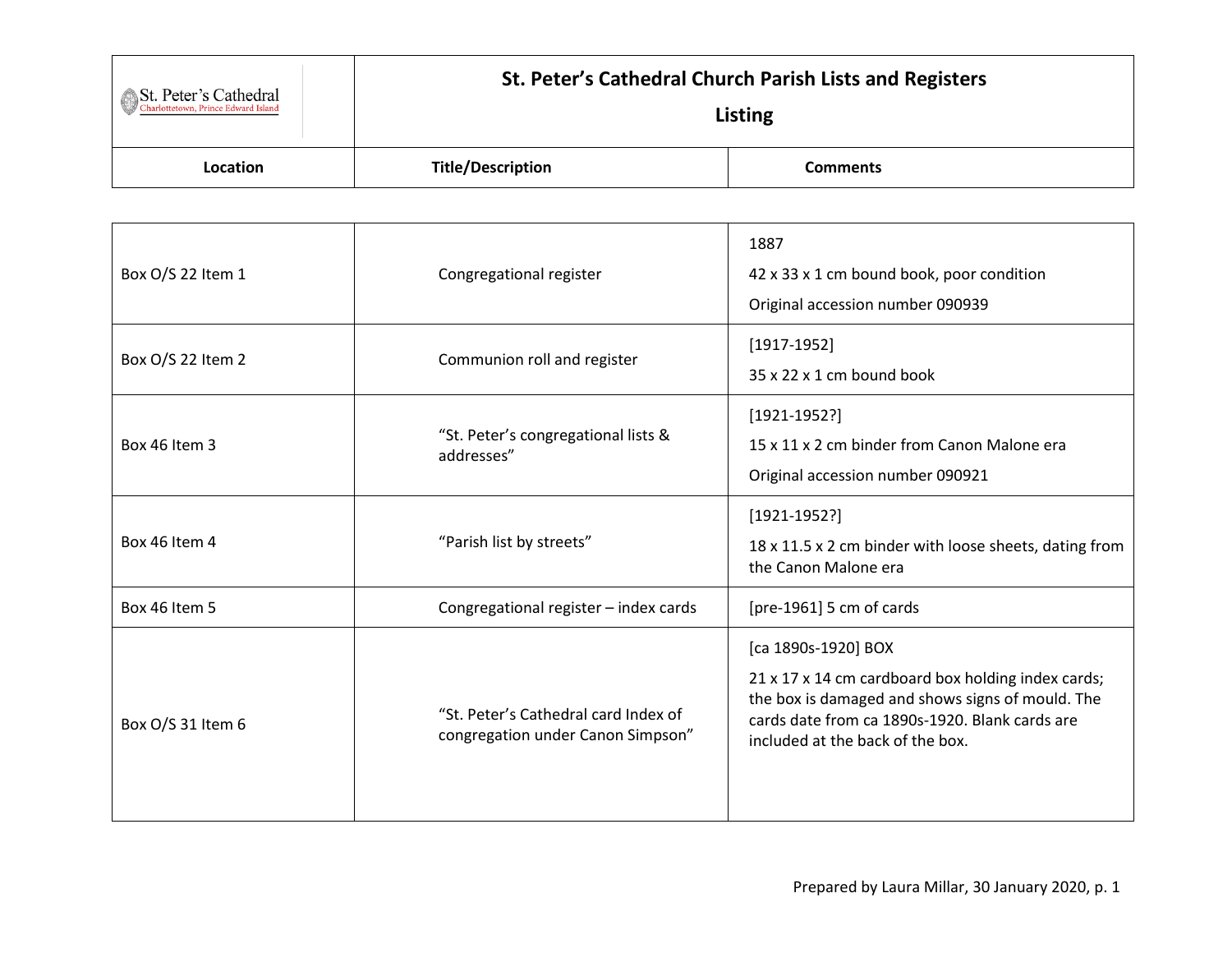| St. Peter's Cathedral | St. Peter's Cathedral Church Parish Lists and Registers<br>Listing |          |
|-----------------------|--------------------------------------------------------------------|----------|
| Location              | <b>Title/Description</b>                                           | Comments |

| Box 46 Item 7   | Parish register - index cards | [ca 1984-1991] BOX<br>21.5 x 16 x 15 cm metal box with cards, dating from<br>ca. 1984-1991                                                                                                                                                                                                                                                                                                  |
|-----------------|-------------------------------|---------------------------------------------------------------------------------------------------------------------------------------------------------------------------------------------------------------------------------------------------------------------------------------------------------------------------------------------------------------------------------------------|
| Box 46 Item 8   | Parish list - index cards     | [ca 1956-1960s] BOX<br>14 x 16.5 x 12 cm metal box holding index cards.<br>Based on research by Jeannette Taweel in February<br>2019, the cards date from no earlier than 1956<br>because Emile and Viola Taweel, who are listed in the<br>cards, were married in 1954 and moved to 193 Elm<br>Avenue in 1956, and the cards show their Elm Avenue<br>address.<br>Original accession 090947 |
| Box Item 9      | Parish census                 | [ca 1967]<br>1.5 cm of census pages, removed from an archival 3<br>ring binder box and stored in a file folder.<br>The pages include notes and newspaper clippings.<br>Original accession number 090941                                                                                                                                                                                     |
| Box 46, Item 10 | Parish list - index cards     | [ca 1970s]<br>The loose index cards were found in a box in the<br>church basement in February 2019 and appear to<br>have come from the rectory.                                                                                                                                                                                                                                             |